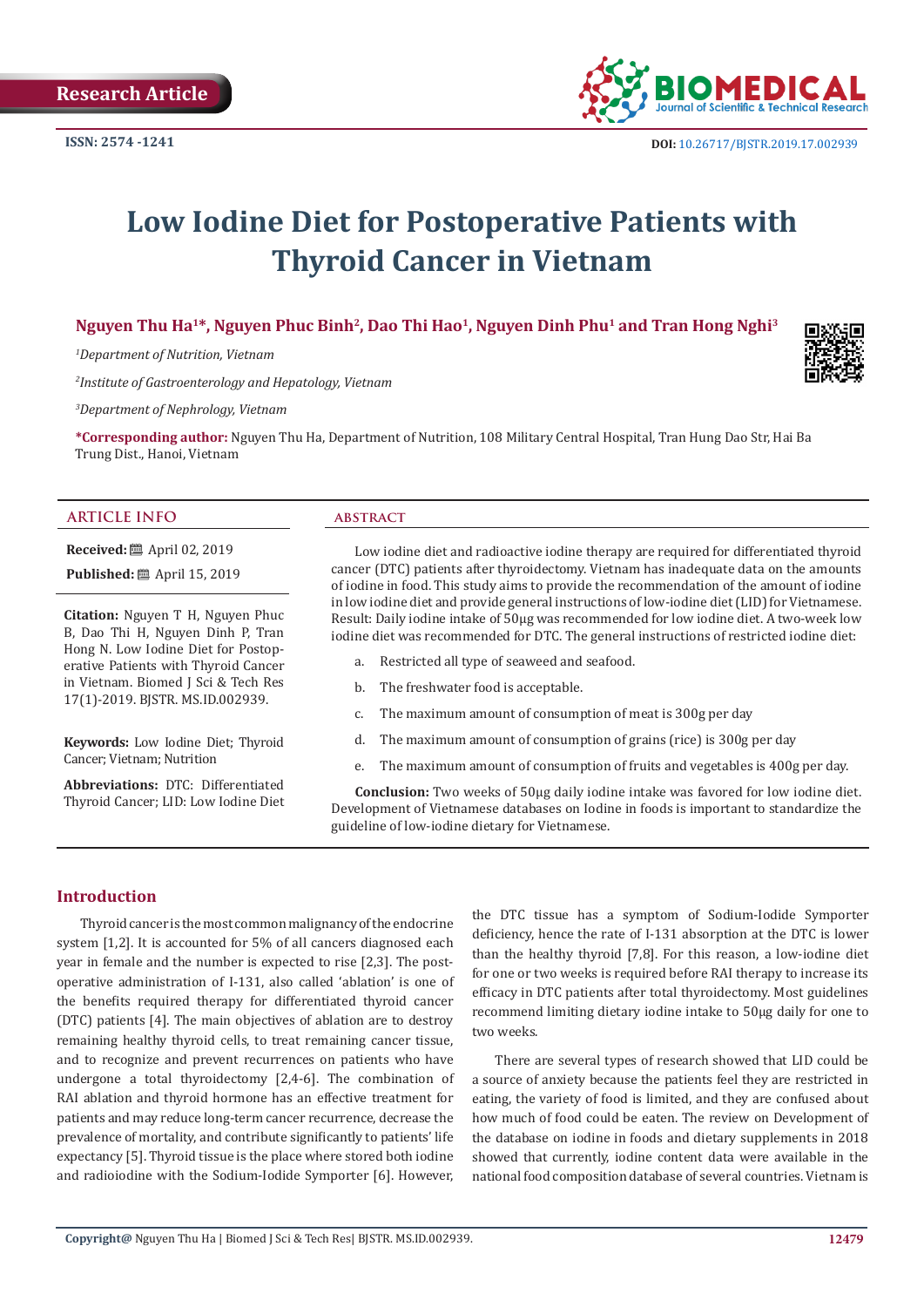one of the nations, which the national databases have not contained iodine value [9]. In this review, we showed a summary of researches related to the regulars in low iodine diet as well as providing a list of low iodine food and quantity of each food which is familiar and suitable for Vietnamese.

### **Materials and Methods**

We searched the keywords in English 'low iodine diet', 'radioactive iodine' and 'thyroid cancer' on Medical Science and PubMed website on 27<sup>th</sup> July 2018. There were 20 papers that were published from 2010. However, because of the requirement in the number of references from the Journal, we selected 13 nearest papers (2011-2018). Two papers were excluded because they were not published in English (Japanese, Korean). Two guidelines from United State and United Kingdom Thyroid association were included. An article from 2005 [8] and the Tables of Food Composition in Japan (2015) [9] were included as references for the iodine content of food groups. A research in Vietnamese were included to show the evidence of using I-131 in post-surgical differentiated thyroid cancer patients in Vietnam [10].

#### **Discussion**

Based on a review of the Nutrition situation in Vietnam from 2009 to 2010, the coverage of households used iodized salt with the iodine level equal to or larger than 15ppm in Vietnam was less than 70% [11]. Currently, Vietnam is one of 19 countries in the world is in an alarm of iodine deficiency status. American Thyroid Association recommends using I-131 for DTC treatment when urine iodine level is less than 15µg/dl treatment [10,12,13]. According to a 2013 study in Vietnam, the average urine iodine level of DTC patients was  $12.7 \pm 8.3 \mu$ g/dl. Therefore, patients are required to implement lowiodine diet (LID) to meet the treatment standard. Results from that study also showed significant decrease in urine iodine level after 2 weeks of LID (6.1 ± 3.96µg/dl) [10]. Iodine is a key mineral which

is essential in producing thyroid hormones. It is also common in many types of food. By cutting down on iodine in your diet, the body levels of iodine will be low, and the thyroid gland will send signals to get more iodine. When the patients take a dose of I-131, the thyroid tissue will absorb the radiation iodine more effectively. This will help making the treatment to work better and the test for radiation will be more accurate. The first reference in the literature advising the implementation of a LID prior to I-131 therapy was in 1975. The list of iodine content in food groups was published in 2005. The articles related to the low-iodine diet recommended a variety of food groups depend on the study time and areas.

However, all of them suggested restriction of all kinds of seafood, milk and dairy products, instant food or commercial products (dressing, packaged rice…) [5,14-17]. In this article, most of the guidelines on low iodine diet were updated by Korean researches from 2012 to 2016 [14,15] and the newest guideline from United Kingdom (2018) [18]. The American Thyroid Association and British Thyroid Association recommended less than 50µg/day of dietary iodine in 1 to 2 weeks. These associations also provide the number of serving size in their guidelines of LID [5,19]. The concentration levels of iodine in dry matter of food are summarized in Table 1. These data were subtracted from European studies. Table 2 summaries the guideline of low iodine diet with the number of servings per day with the list of food familiar to Vietnamese. A lowiodine diet 1 or 2 weeks before getting doses of radioactive iodine is recommended in most of the studies and guidelines [5,14-16,20]. There was a little to no effect from longer or shorter dietary length of LID. Timing is an important factor because the iodine contents can be changed by areas and individual eating habits [5,15,20]. Moreover, it was affected by patient's implementation of the lowiodine diet [15]. Low iodine diet for one week can be enough for adequate preparation of RAI if the DTC patients were given intense education and improved accessibility to medical staffs or dietitians [5,7,15].

| <b>Type of food</b>          | <b>Number of servings</b> | <b>Quantity per serving</b>             | The maximum amount               |  |
|------------------------------|---------------------------|-----------------------------------------|----------------------------------|--|
| Grains                       | $2 - 3$                   | A cup of cooked rice                    | 300g                             |  |
| Meat and Meat Substitutes    | $5 - 6$                   | 45g                                     | 300 <sub>g</sub>                 |  |
| Milk and dairy products      | $\theta$                  | $10g = 1$ tablespoon 5 $g = 1$ teaspoon | 25ml fresh milk 5g butter        |  |
| Fat                          | $4 - 6$                   | 1 tablespoon of oil                     | 50 ml                            |  |
| Dessert and Sweets           |                           | 2 tablespoons                           | 20g                              |  |
| <b>Fruits and Vegetables</b> | No restrictions           |                                         | 400 <sub>g</sub>                 |  |
| Miscellaneous                | No restrictions           |                                         |                                  |  |
| Beverages                    | No restrictions           |                                         | Follow the doctor's instructions |  |

**Table 1:** The dietary guideline for a low-iodine diet per day [13,16,18,19].

**Table 2:** Iodine content of food groups.

|         |                              | Iodine ( $\mu$ g/100g)      |                             |
|---------|------------------------------|-----------------------------|-----------------------------|
|         | Food group                   | European (Dried weight) [8] | Japanese (Fresh weight) [9] |
| Cereals | Rice                         | 3.33                        | 3.0                         |
|         | Wheat                        | 3.5                         |                             |
|         | Corn                         | 4.7                         |                             |
|         | Potatoes/sweet potatoes/taro | 1.6                         | 0.9                         |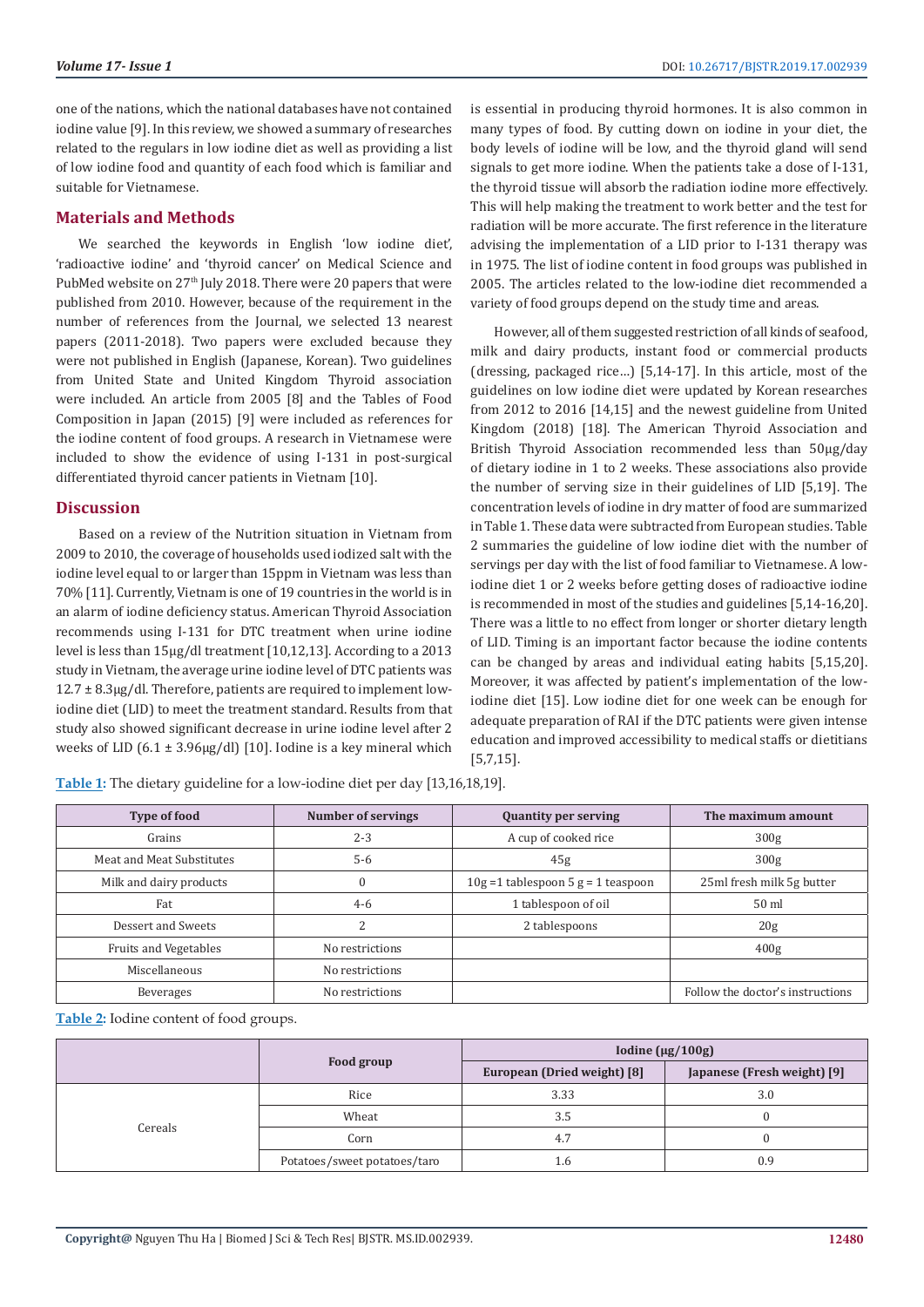| Meat and Meat Substitutes | Red meat                 | 5.9     | 2.0     |
|---------------------------|--------------------------|---------|---------|
|                           | Poultry                  | 6.6     | $5.0\,$ |
|                           | Egg                      | 162.5   | 15.0    |
|                           | Egg, yolk                | 141.3   | 39.0    |
|                           | Egg, white               | 21.9    | $5.0\,$ |
|                           | Fish, marine             | 211.2   | 160.0   |
|                           | Fish, freshwater         | 37.5    | 17.0    |
|                           | Processed meat           | 33.5    | 45.0    |
| Milk and dairy products   | Milk                     | 69.0    | 16.0    |
|                           | Yogurt                   | 67.0    | 17.0    |
|                           | Cheese                   | 47.3    | 20.0    |
| Fruits                    | Fresh fruits             | $1.8\,$ | $5.0\,$ |
|                           | Fresh vegetables         | 4.7     | 2.0     |
| Vegetables                | Lettuce, parsley, turnip | 23.6    | 7.0     |
|                           | Fresh mushrooms          | 21.1    |         |
| Fat                       | Nuts                     | $1.3\,$ |         |
| Others                    | <b>Biscuits</b>          |         | 4.0     |
|                           | Cake (+cream)            |         | 17.0    |
|                           | Chocolate                |         | 20.0    |
|                           | Tea                      |         | 5.0     |
|                           | <b>Instant Coffee</b>    |         | 8.0     |
|                           | Crew Coffee              |         | 2.0     |

Hyponatremia was the main side effect that was reported to be in association with a low iodine diet and radioactive iodine therapy. The incidence of severe hyponatremia on LID was low in current studies. Several case reports showed that high-risk factors of hyponatremia were age greater than 65 years, elderly females, and patients use thiazide diuretics [3,16]. The restricted regular intake of LID may cause stress, anxiety for patients and taking more time of health staffs in the implementation period [15,19]. The patients often reduce their dietary salt intake along the LID period which could lead to complications. For these reasons, the patients should be guided carefully with a short, accurate and concise instruction of low-iodine dietary intake, as well as adequate salt intake during LID [21].

**Table 3:** Low-Iodine Diet menu for Vietnamese.

# **Conclusion**

The low-iodine diet was recommended that the dietary iodine intake was lower than 50µg per day. The optimum time of a LID was one to two weeks. The general instructions of restricted iodine diet:

a. Restricted all type of seaweed and seafood.

b. The freshwater food is acceptable.

c. The maximum amount of consumption of meat (beef, pork, chicken) and freshwater food is 300g per day;

d. The maximum amount of consumption of grains (rice) is 300g per day

|                  | <b>Dishes</b>          | Food                  | Amount         |                  |
|------------------|------------------------|-----------------------|----------------|------------------|
| <b>Breakfast</b> | Noodle with beef       | Noodle (Pho)          | A cup          | 120 <sub>g</sub> |
|                  |                        | Beef                  | 1 serving size | 45g              |
|                  | Green tea/ crew coffee | (optional)            | a cup          |                  |
| Lunch            | Steam rice             | Rice                  | a cup          | 100 <sub>g</sub> |
|                  | Toast                  | Pork/Chicken          | 2 serving size | 90 <sub>g</sub>  |
|                  | Fried vegetable        | Vegetable (seasoning) | a cup          | 100 <sub>g</sub> |
|                  | Vegetable soup         | Cabbage               | $1/2$ cup      | 50 <sub>g</sub>  |
|                  | Steam rice             | Rice                  | a cup          | 100 <sub>g</sub> |
| Dinner           | Stew fish              | Freshwater fish       | 2 serving size | 130 <sub>g</sub> |
|                  | Soup                   | Pork ribs             | 1 serving size | 45g              |
|                  |                        | Vegetable (seasoning) | a cup          | 100 <sub>g</sub> |
|                  |                        | Taro                  | $1/2$ cup      | 50 <sub>g</sub>  |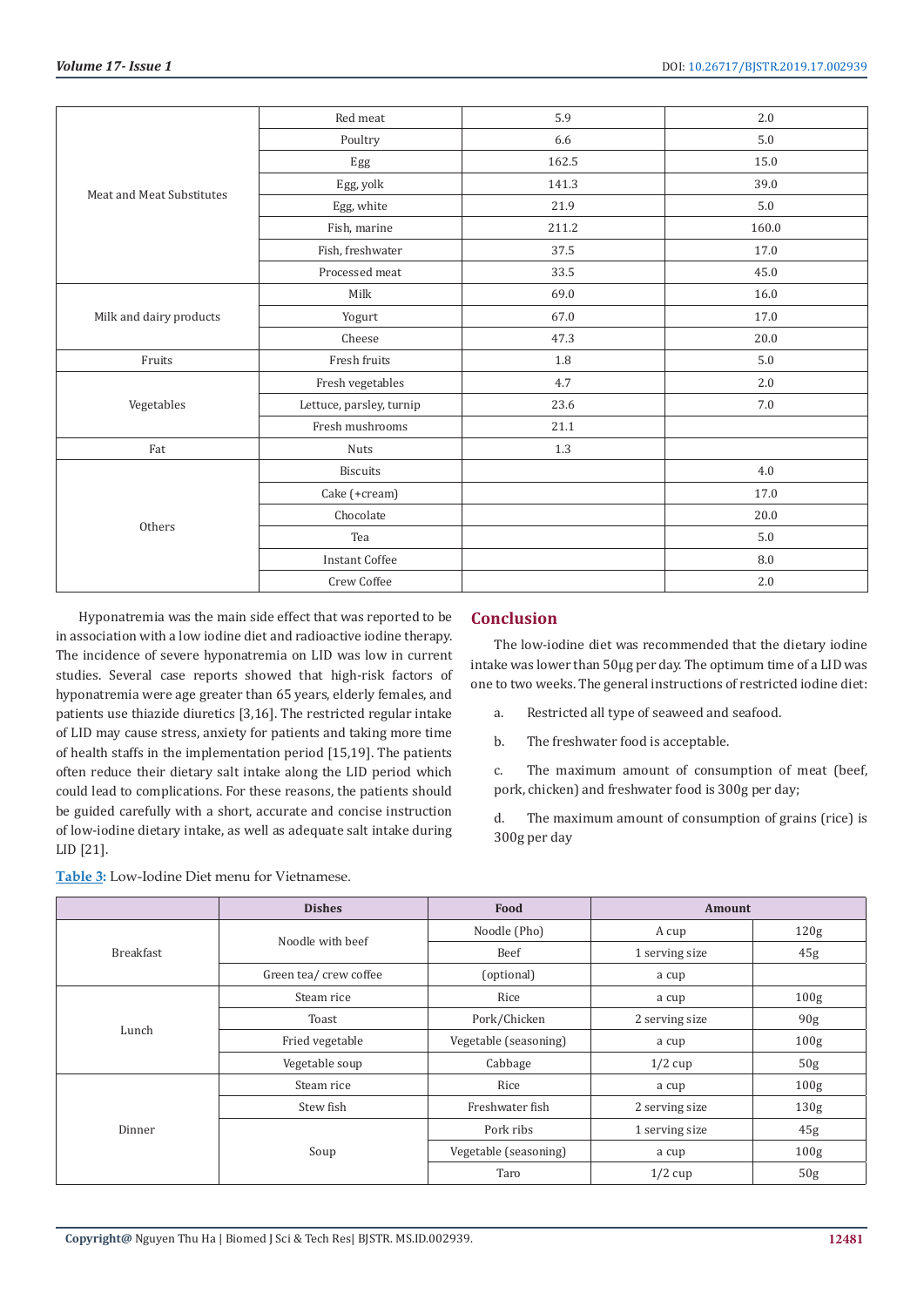| Sub-meal | Steam sweet potatoes/corn/Cassava                           | 1 serving size | 100g |
|----------|-------------------------------------------------------------|----------------|------|
|          | Fruits (seasoning) such as Banana/Dragon fruit/Guava/Orange | 1 serving size | 150g |
|          | Rice-cake (no salt)                                         | 3 medium packs | 45g  |

\*The nutritional value was calculated based on Vietnamese Food Composition Table [21]: Energy (1700kcal); Protein (68g); Fat (48g); Carbohydrate (250g); Fiber (14.8);

\*\* Estimated Iodine intake was calculated based on Table 2: 47.9µg.

e. The maximum amount of consumption of fruits and vegetables is 400g per day. A sample of low-iodine diet menu for Vietnamese was showed on Table 3.

The LID instructions in this paper were referred from the food composition databases that include iodine from the other countries. Development of databases on Iodine in foods is important to characterize main sources of dietary iodine, and databases on the iodine content of major dietary contributors provide a key information resource. Based on the national databases, we can standardize the guideline of low-iodine dietary for Vietnamese.

# **References**

- 1. [Ling Zhi C, Xiao Dong P, Jian Ping X, Fan Hui Y, Hu Ling W, et al. \(2017\)](https://www.ncbi.nlm.nih.gov/pmc/articles/PMC5440127/)  [The relationship between iodine intake and the risk of thyroid cancer.](https://www.ncbi.nlm.nih.gov/pmc/articles/PMC5440127/)  [Medicine 96\(20\): e6734-e6738.](https://www.ncbi.nlm.nih.gov/pmc/articles/PMC5440127/)
- 2. [Albano D, Bertagna F, Bonacina M, Durmo R, Cerudelli E, et al. \(2018\)](https://www.ncbi.nlm.nih.gov/pubmed/29899030)  [Possible delayed diagnosis and treatment of metastatic differentiated](https://www.ncbi.nlm.nih.gov/pubmed/29899030)  [thyroid cancer by adopting the 2015 ATA guidelines. European Journal](https://www.ncbi.nlm.nih.gov/pubmed/29899030)  [of Endocrinology 179\(3\): 143-151.](https://www.ncbi.nlm.nih.gov/pubmed/29899030)
- 3. [Nozha OMA, Vautour L, How J \(2011\) Life-threatening hyponatremia](https://www.ncbi.nlm.nih.gov/pubmed/21742612)  [following a low-iodine diet: A case report and review of all reported](https://www.ncbi.nlm.nih.gov/pubmed/21742612)  [cases. Endocrine Practice 17\(5\): e113-e117.](https://www.ncbi.nlm.nih.gov/pubmed/21742612)
- 4. [Chi Young L, Jung Yeon K, Mi Jin Y, Hang Seok C, Cheong Soo P, et al. \(2015\)](https://www.ncbi.nlm.nih.gov/pubmed/26069126)  [Effect of a low iodine diet vs. restricted iodine diet on postsurgical](https://www.ncbi.nlm.nih.gov/pubmed/26069126)  [preparation for radioiodine ablation therapy in thyroid carcinoma](https://www.ncbi.nlm.nih.gov/pubmed/26069126)  [patients. Yonsei Medical Journal 56\(4\): 1021-1027.](https://www.ncbi.nlm.nih.gov/pubmed/26069126)
- 5. [Li JH, He ZH, Bansal V, Hennessey JV \(2016\) Low iodine diet in](https://www.ncbi.nlm.nih.gov/pubmed/26118628)  [differentiated thyroid cancer: a review. Clinical Nutrition Research](https://www.ncbi.nlm.nih.gov/pubmed/26118628)  [84\(1\): 3-12.](https://www.ncbi.nlm.nih.gov/pubmed/26118628)
- 6. [Jahae K, Sang Geon C, Sae Ryung K, Seong Young K, Dong Hyeok C, et al.](https://www.ncbi.nlm.nih.gov/pmc/articles/PMC5293460/)  [\(2017\) Preparation for radioactive iodine therapy is not a risk factor for](https://www.ncbi.nlm.nih.gov/pmc/articles/PMC5293460/)  [the development of hyponatremia in thyroid cancer patients. Medicine](https://www.ncbi.nlm.nih.gov/pmc/articles/PMC5293460/)  [96\(5\): e6004-e6008.](https://www.ncbi.nlm.nih.gov/pmc/articles/PMC5293460/)
- 7. [Minkyung L, Yu Kyung L, Tae Joo J, Hang Seok C, Bup Woo K, et al. \(2014\)](https://www.ncbi.nlm.nih.gov/pubmed/24731156)  [Low iodine diet for one week is sufficient for adequate preparation of](https://www.ncbi.nlm.nih.gov/pubmed/24731156)  [high dose radioactive iodine ablation therapy of differentiated thyroid](https://www.ncbi.nlm.nih.gov/pubmed/24731156)  [cancer patients in iodine-rich areas. Thyroid Radiology and Nuclear](https://www.ncbi.nlm.nih.gov/pubmed/24731156)  [Medicine 24\(8\): 1289-1296.](https://www.ncbi.nlm.nih.gov/pubmed/24731156)
- 8. [Haldimann M, Alt A, Blanc A, Blondeau K \(2005\) Iodine content of food](https://www.sciencedirect.com/science/article/pii/S0889157504001085)  [groups. Journal of Food Composition and Analysis 18\(6\): 461-471.](https://www.sciencedirect.com/science/article/pii/S0889157504001085)
- 9. [Ershow AG, Skeaff SA, Merkel JM, Pehrsson PR \(2018\) Development of](https://www.ncbi.nlm.nih.gov/pubmed/29342090)  [databases on iodine in Foods and Dietary Supplements. Nutrients 10\(1\):](https://www.ncbi.nlm.nih.gov/pubmed/29342090)  [100.](https://www.ncbi.nlm.nih.gov/pubmed/29342090)
- 10. Binh NG, Quynh HT, Huyen NT (2013) Efficiency of Iod Diet in Postsurgical Differentiated Thyroid Cancer Patients before I-131 Treatment. Jounal of 108- Clinical Medicine and Pharmacy 8(6): 134-137.
- 11.(2011) National Institute of Nutrition and UNICEF. A review of the nutrition situation in Viet Nam 2009-2010. Hanoi: Medical Publising House.
- 12. [Mitchell AL, Gandhi A, Scott Coombes D, Perros P \(2016\) Management of](https://www.ncbi.nlm.nih.gov/pubmed/27841128) [thyroid cancer: United Kingdom National Mutidisciplinary. The Journal](https://www.ncbi.nlm.nih.gov/pubmed/27841128) [of Laryngology and Otology 130\(Suppl 2\): S150-S160.](https://www.ncbi.nlm.nih.gov/pubmed/27841128)
- 13. [Haugen BR, Alexander EK, Bible KC, Doherty GM, Mandel SJ, et al.](https://www.ncbi.nlm.nih.gov/pubmed/26462967) [\(2016\) 2015 American thyroid association management guidelines for](https://www.ncbi.nlm.nih.gov/pubmed/26462967) [adult patients with thyroid nodules and differentiated thyroid cancer:](https://www.ncbi.nlm.nih.gov/pubmed/26462967) [The American Thyroid Association Guidelines Task Force on Thyroid](https://www.ncbi.nlm.nih.gov/pubmed/26462967) [Nodules and Differentiated Thyroid Cancer. Thyroid 26\(1\): 1-133.](https://www.ncbi.nlm.nih.gov/pubmed/26462967)
- 14. [Dal Lae J, Young Joo P, Hee Young P, Yoon Ju S \(2015\) The impact of low](https://www.ncbi.nlm.nih.gov/pmc/articles/PMC4641989/) [adherence to the low-iodine diet on the efficacy of the radioactive iodine](https://www.ncbi.nlm.nih.gov/pmc/articles/PMC4641989/) [ablation therapy. Clinical Nutrition Research 4\(4\): 267-271.](https://www.ncbi.nlm.nih.gov/pmc/articles/PMC4641989/)
- 15. [Jeong Ah M, Chang Hee Y, Mi Hwa K, Song Mi L, Young Ja O, et al. \(2012\)](https://www.ncbi.nlm.nih.gov/pubmed/23430156) [Knowledge, self-efficacy, and perceived barriers on the low-iodine diet](https://www.ncbi.nlm.nih.gov/pubmed/23430156) [among thyroid cancer patients preparing for radioactive iodine therapy.](https://www.ncbi.nlm.nih.gov/pubmed/23430156) [Clinical Nutrition Research 1\(1\): 13-22.](https://www.ncbi.nlm.nih.gov/pubmed/23430156)
- 16. [Dal Lae J, Young Joo P, Hee Young P, Min Ji K, Seonyeong P, et al. \(2016\)](https://www.ncbi.nlm.nih.gov/pmc/articles/PMC4819127/) [Dietary evaluation of a low-iodine diet in Korean thyroid cancer patients](https://www.ncbi.nlm.nih.gov/pmc/articles/PMC4819127/) [preparing for radioactive iodine therapy in an iodine-rich region. Clinical](https://www.ncbi.nlm.nih.gov/pmc/articles/PMC4819127/) [Nutrition Research 10\(2\): 167-174.](https://www.ncbi.nlm.nih.gov/pmc/articles/PMC4819127/)
- 17. [Margareta Dobrenic DH, Marijan Zuvic, Darko Grosev, Ratimir Petrovic,](https://www.ncbi.nlm.nih.gov/pmc/articles/PMC3423737/) [Tatjana Samardzic \(2011\) Usefulness of low iodine diet in managing](https://www.ncbi.nlm.nih.gov/pmc/articles/PMC3423737/) [patients with differentiated thyroid cancer-initial results. Journal of](https://www.ncbi.nlm.nih.gov/pmc/articles/PMC3423737/) [Radiology and Oncology 45\(3\): 189-195.](https://www.ncbi.nlm.nih.gov/pmc/articles/PMC3423737/)
- 18. [British Thyroid Association \(2018\) The low iodine diet. UK Low Iodine](http://www.btf-thyroid.org/images/documents/Low_Iodine_Diet_Factsheet.pdf) [Diet working group.](http://www.btf-thyroid.org/images/documents/Low_Iodine_Diet_Factsheet.pdf)
- 19. Perros P, Boelaert K, Colley S, Evans C, Evans RM, et al. (2014) Radioiodine remnant ablation and therapy for differentiated thyroid cancer, in Guidelines for the management of thyroid cancer. Clinical Endocrinolm, p. 37-47.
- 20. [Chung JH \(2013\) Low iodine diet for preparation for radioactive iodine](https://www.ncbi.nlm.nih.gov/pubmed/24396673) [therapy in differentiated thyroid carcinoma in Korea. Endocrinology and](https://www.ncbi.nlm.nih.gov/pubmed/24396673) [Metabolism 28\(3\): 157-163.](https://www.ncbi.nlm.nih.gov/pubmed/24396673)
- 21. Ministry of Health and National Institute of Nutrition (2007) Vietnamese Food Composition Table. Medical Publishing House.